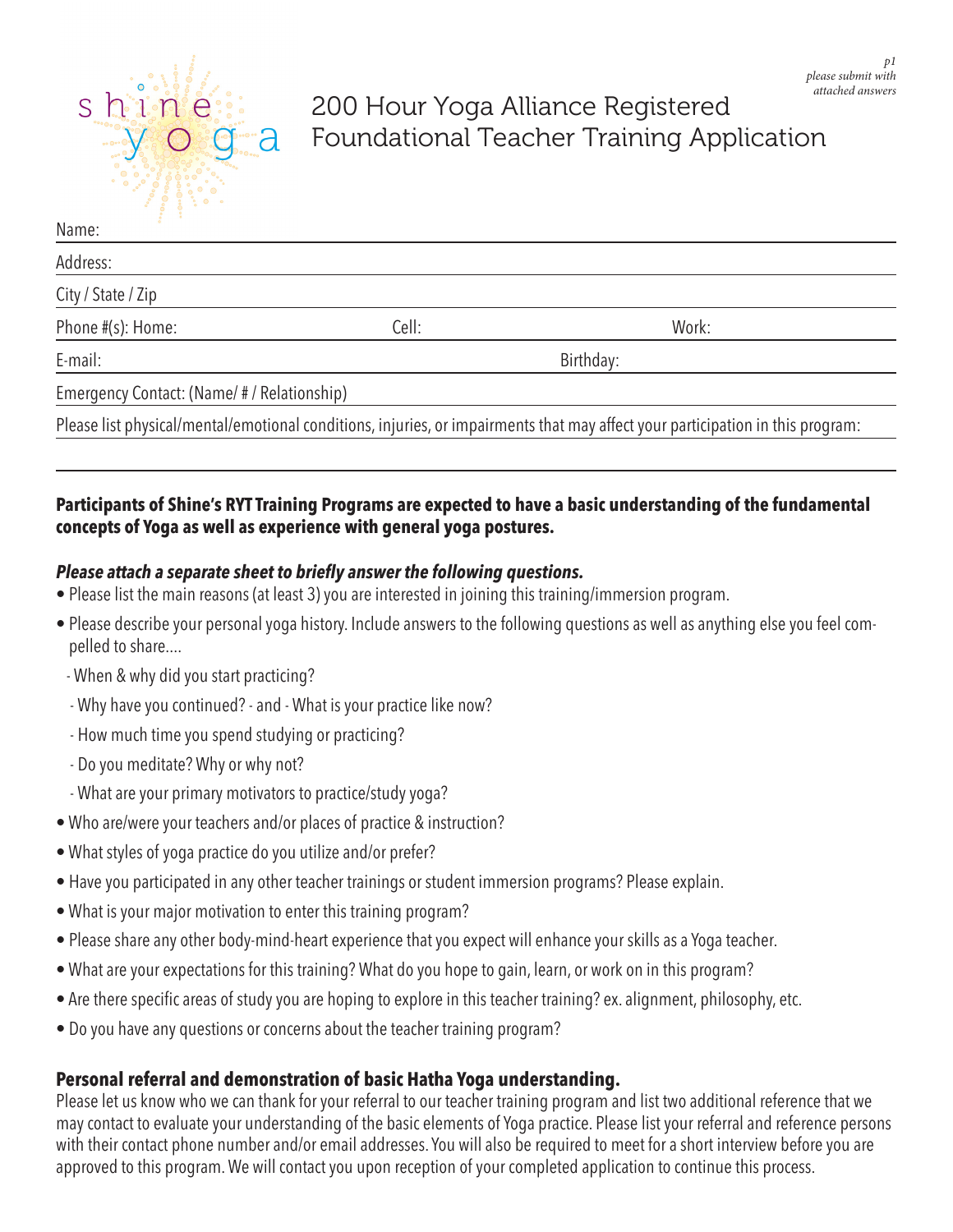

# 200 Hour Yoga Alliance Registered Teacher Training Schedule & Pricing Options

#### **PRICING AND REGISTRATION**

\*Applicants must complete the teacher training application, participate in a short interview with a Shine YTT instructor, and demonstrate a basic understanding of the core postures and principles of Hatha Yoga before being accepted into this teacher training program.

A \$500 non-refundable deposit & materials fee is due on approval to hold your spot in the program. We will be working with a minimum of 6 participants and a max of 12-14. If course is cancelled due to low enrollment, your deposit will be refunded. Cost of training includes 5 free classes at Shine per month. You will be required to obtain several books to support your training which are not included in the cost of this training.

*Early Bird Pricing:* until 12/20/19. \$500 deposit + \$3330 = \$3850 **Pay In Full at Program Start:** \$500 deposit + \$3650 = \$4150 *Monthly Payment Plan:* 

 $$500$  deposit  $+10$  payments of \$400 for a total of \$4500

Your program price includes: the training course and basic materials, \* 5 ADDITIONAL classes per month at Shine Yoga Center, additional classes offered at discounted rate throughout the training, and all basic electives with guest teachers. There may be ADDITIONAL electives offered at a discounted rate for those who are interested. Students will receive a Shine Yoga Teacher Training Manual but are responsible for acquiring items on our required reading list as well as a journal to record your journey. See below for pricing on making up missed course time.

#### **Schedule Notes & Making Up Missed Time:**

The program consists of 17 weekends and several other days of core content. The material offered in the core weekends is mandatory for you to receive your RYT and will require make-up work with an extra charge if missed. We will do our best to help you get caught up without charge. In the case that you need one-on-one time to make up missed time. In general, make-up sessions are \$25 for first hour/ \$15 for each subsequent hour in that session which may be split if other students are joining you for makeup work. Shine will work with students to make up work in the timeliest and most cost effective way for all! To fulfill Yoga Alliances standards you will be required to complete the core weekends + a minimum of 30 hours of personalized practicum and homework. You will also be required to complete 6-10 hours of practicum to receive your certificate of completion.

Along with our Training / Mentorship program we are offering a Student Immersion & Continuing Ed program. Students who wish to expand their study of yoga but who do not wish to earn a teaching certificate will be invited to join us for this program.

#### **SCHEDULE**

- Yoga Alliance requires 270 contact hours and 30 non-contact hours for the 300/500 ryt designations.
- Kate Noble is the lead trainer for the 2020 program and will be supported by a great team of assistants and guest teachers. We hope to do our best to follow the schedule listed below. It is possible that there at times may need to be some rescheduling due to inclement weather and teacher conflicts. We will do our very best to accommodate all students to get the time you need to fulfill the Yoga Alliance requirements.
- We start with a short weekend February 7 9. Fri. 6-9 pm, Sat. 2-7 pm, Sun 9:15 - 4:15 pm

#### **Following our short weekend, our regular weekend sessions will be scheduled:**

Fridays 6 -9 pm, Sat. 10 - 7, Sun 9:15 - 4:15

Feb 7-9 short weekend\* \* Sunday Feb 23 9:15 - 4:15 March 6-8 March 20 - 22 April 3 - 5\*\* (K needs coverage for 4/5) April 17 — 19 May 8 & 9 (no class on Mother's Day) \*Sunday May 17th 9:15 - 4:15 May 29-31 June 5-7 June 26-28 July 10-12 Aug 7-9 Sept 11-13 Sept 25-27 Oct 9-11 Oct 22-24 Nov 6 - 8 Nov 20-22 Graduation celebration TBD

Trainees must also complete a 6-hour practicum and 30 hours home study before certificate may be granted. Trainees have 6-10 months to complete this.